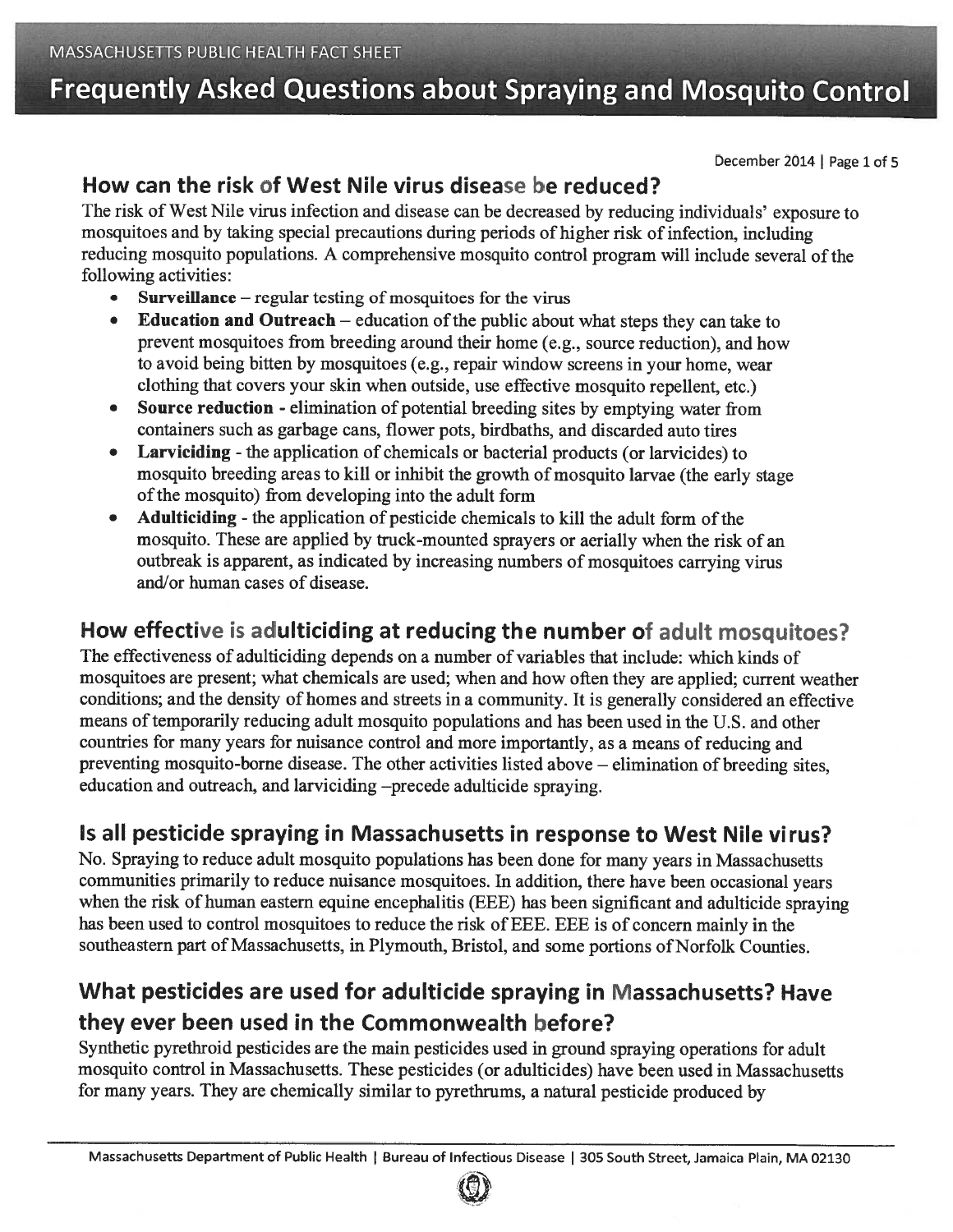December 2014 | Page 2 of 5

chrysanthemum flowers. For ground spraying operations, resmethrin is usually used. In addition to resmethrin, adulticide contains another active ingredient called piperonyl butoxide (PB 0), which increases the ability of resmethrin to kill mosquitoes upon contact and at lower application rates. Other pesticide products sold in Massachusetts contain pyrethroid ingredients and are generally used to treat head lice on children, and fleas and ticks on pets.

### How are the pesticide products typically applied?

Adulticides are typically applied from truck-mounted sprayers as <sup>a</sup> fine mist. Most of each droplet is composed ofthe soybean oil or mineral oil carrier used to dilute the pesticide product. Mosquitoes die after they come in contact with the tiny droplets of the pesticide. Pesticide products that deposit on surfaces as par<sup>t</sup> of <sup>a</sup> mosquito control program (e.g., grass, outdoor toys and furniture, etc.) degrade quickly, particularly once exposed to sunlight. Adulticiding for West Nile virus is generally performed at night to target the particular species of mosquitoes that are known to carry the virus.

#### Why do I see mosquitoes on my street the day after adulticide spraying was done?

There are several reasons why you might see mosquitoes the day after adulticide spraying. The mist of pesticide cannot reach all mosquitoes, so you could be seeing ones that were active at the time of spraying, but did not come in contact with the droplets of pesticide. Some of the mosquitoes you see may have just emerged from their breeding sites. Also, different kinds of mosquitoes are active at different times of the day. Since adulticide spraying for West Nile virus is usually done late in the evening, those species of mosquitoes not active at that time would not be affected by the spraying.

#### Who decides where to spray adulticides and when? How is this decision made?

Decisions about whether to spray to reduce WNV risk are made at the city or town level. Decisions about where and when to spray are usually made by the local health department or board of health.

#### Does the State recommend spraying to communities?

MDPH convened meetings of local officials, academic experts, and other interested people to develop <sup>a</sup> <sup>p</sup>lan for reducing the risk of West Nile virus infections. This <sup>p</sup>lan emphasizes prevention and methods of reducing mosquito numbers that avoid the use of adulticides. In situations of high risk of an outbreak of human disease, the MDPH plan recommends consideration ofthe use of adulticide spraying to reduce mosquito numbers in those specific areas of high risk.

### Who does the spraying of adulticides?

Most pesticide application for mosquito control is done by Regional Mosquito Control Projects under the managemen<sup>t</sup> ofthe State Reclamation and Mosquito Control Board. The Projects have full-time professional staffto advise and assist member cities and towns on mosquito control strategies. Most types of larvicides and adulticides can only be applied in Massachusetts by the Projects. Cities and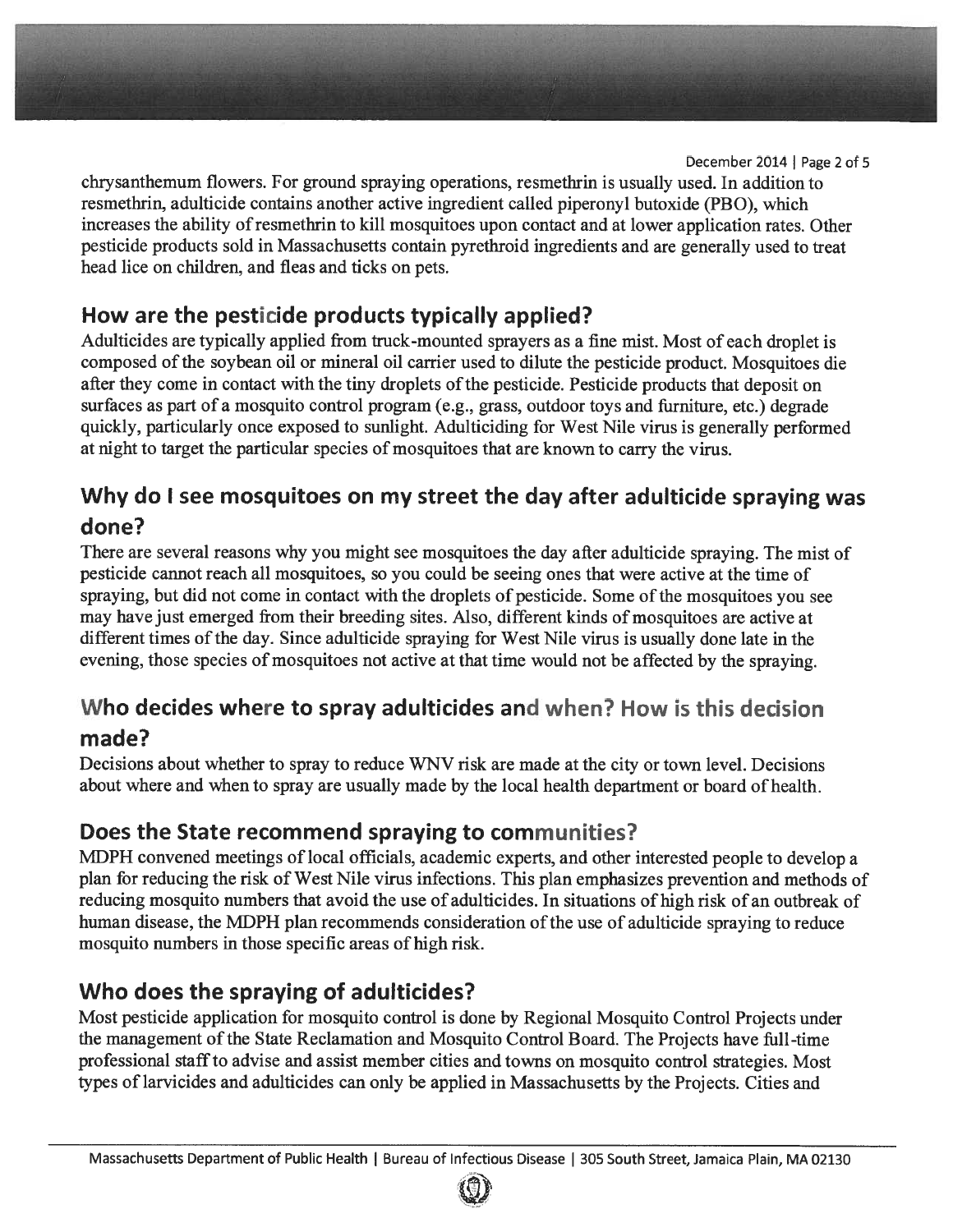December 2014 | Page 3 of 5 towns that do not belong to <sup>a</sup> Project and wish to begin mosquito control activities can either join or contract with <sup>a</sup> Project, or hire commercially licensed pesticide applicators.

#### Are pesticide applicators licensed?

Pesticide applicators must be licensed or certified by the Massachusetts Department of Food and Agriculture Pesticide Bureau. Training for certification emphasizes integrated pes<sup>t</sup> managemen<sup>t</sup> and includes training on the proper use of pesticides, identification of the specific pest, and knowledge of pes<sup>t</sup> life cycles.

### Can some people experience health effects from adulticide spraying?

Most people are not expected to experience any adverse health effects after pesticide spraying for adult mosquito control. Some individuals may be particularly sensitive to ingredients within the product and experience short-term adverse health effects such as eye, skin, nose and/or throat irritation, breathing problems, and nausea. You should call your doctor if you believe that you are experiencing any symptoms that may be related to pesticide exposure.

#### What about health effects related to exposure for pregnan<sup>t</sup> women?

<sup>A</sup> number of laboratory studies have been conducted that have specifically addressed the question of whether or not these pesticides are linked to any developmental or health effects in unborn children. From these studies, it has been determined that unless <sup>a</sup> unique and unpredicted exposure occurred, the spraying ofthese pesticides for mosquito control should pose no added risk to pregnan<sup>t</sup> women and unborn children.

#### Can these targeted ground sprays with adulticides harm other insects or wildlife?

The US Environmental Protection Agency (EPA) has evaluated these pesticides for their safety and has determined that they do not pose an unreasonable risk to birds or mammals if used according to the product label directions. However, the pyrethroid adulticides are considered highly toxic to fish and bees. Therefore, these products are not permitted to be applied to or near open water bodies or in sensitive environments such as wetlands.

### What kinds of precautions should <sup>I</sup> take when adulticide spraying is scheduled for my street?

You can reduce your exposure to the insecticide by staying indoors during spraying. There are otherwise no special precautions that should be taken. The active ingredients of the pesticide product generally break down quickly and do not leave <sup>a</sup> toxic residue.

#### If individuals want to take extra steps to minimize or avoid exposure, what steps can be taken?

Common sense steps that can be followed in areas where adulticide spraying is scheduled to take <sup>p</sup>lace include: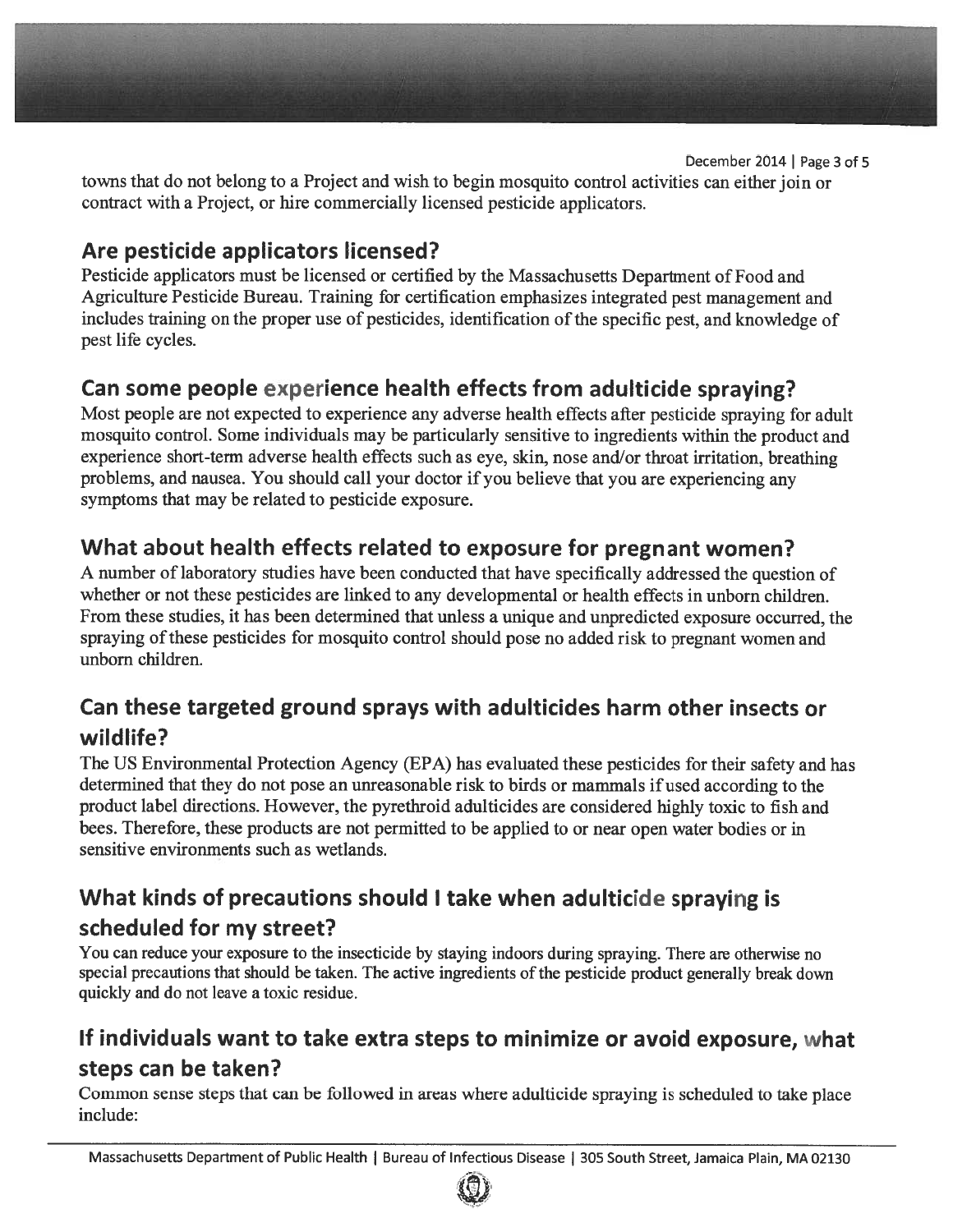December 2014 | Page 4 of 5

- People with asthma and/or other respiratory conditions may wish to stay indoors, since it is possible that if exposure to pesticide spray occurred, it could aggravate those conditions. These individuals may want to consult their physician or local health department for further advice.
- •If the immediate area of your home is being sprayed, keep windows closed and fans off. Shut off air conditioners unless they have a setting for recirculating indoor air. If it is very hot weather, make sure you open the windows and/or turn fans and air conditioners back on soon after the truck passes your home.
- Rinse any homegrown fruits and vegetables with water as is typically done before cooking or eating them.
- Keep pets indoors during spraying to minimize their risk of exposure.
- If skin and/or clothes or other items are exposed to the sprayed pesticide, wash with soap and water.
- If the spray gets in your eyes, immediately rinse them with water or eye drops, and call your doctor.

Homeowners can ask to exclude their property from public area-wide pesticide applications under the Department of Agricultural Resources' regulation, 333 CMR 13.03, titled Pesticide Board, Exclusions for Application. To reques<sup>t</sup> the exclusion, residents should send <sup>a</sup> certified letter to their town or city clerk by March 1st of each year.

After March 1st, Mosquito Control Projects will still try to accommodate requests. Specific questions regarding the regulation can be answered by calling the local health department, the city or town clerk, or the appropriate Regional Mosquito Control Project. The Department of Agricultural Resources, Pesticide Bureau can also be reached by calling 617-626-1700.

If you think that you are experiencing any health effects from pesticides, call your doctor or the Massachusetts Poison Control Center (800) 222-1222. The MDPH, Bureau of Environmental Health Assessment may also be consulted by calling (617) 624-5757.

#### Should I be concerned about covering the swimming pool in my yard?

All types of pesticides used in spraying operations for adult mosquito control break down quickly in sunlight and water. Therefore, no special precautions or waiting periods are recommended for outdoor swimming pools. However, if a pool is not being used during the summer months (e.g., if it not being chlorinated or filtered), it should be covered or drained. Any standing body of water is <sup>a</sup> potential breeding ground for mosquitoes.

### How do I find out if spraying for mosquitoes will occur in my neighborhood and when?

Your local health department or board of health will know best if spraying for mosquitoes is likely to occur in your community. The MDPH State Laboratory Institute tests mosquitoes for the virus on <sup>a</sup> regular basis. A community's decision to spray may depend on a number of factors including the results of mosquito surveillance efforts. During the summer, this information can change from one week to the